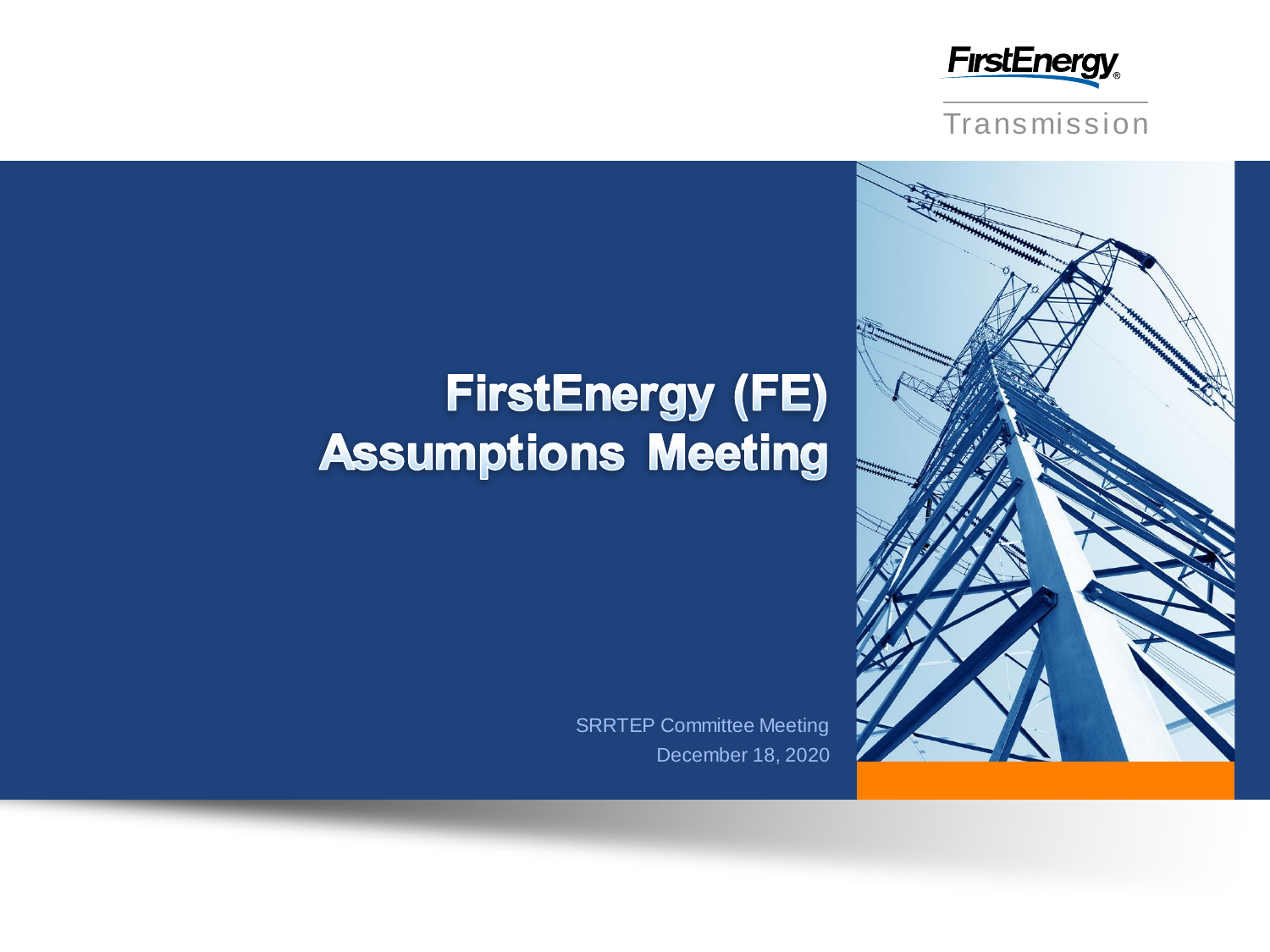## FE Transmission – Annual Planning Analysis

- **FE performs separate analysis from PJM on the FE zonal areas**
- **PJM and FE perform analysis consistent with North American Electric Reliability Council (NERC) and ReliabilityFirst Corp. (RFC) planning requirements**
- **PJM focus is to apply PJM criteria (Manual 14B: Attachments D&G)**
- **FE focus is based on the system planning model:** 
	- FE Transmission Planning Criteria
	- FE Facility Connection Requirements
	- FE Energizing the Future (EtF) Project / Program Methodology
- **Net result is the validation of system analysis by FE and PJM** 
	- Then, propose baseline or supplemental projects in accordance with the PJM process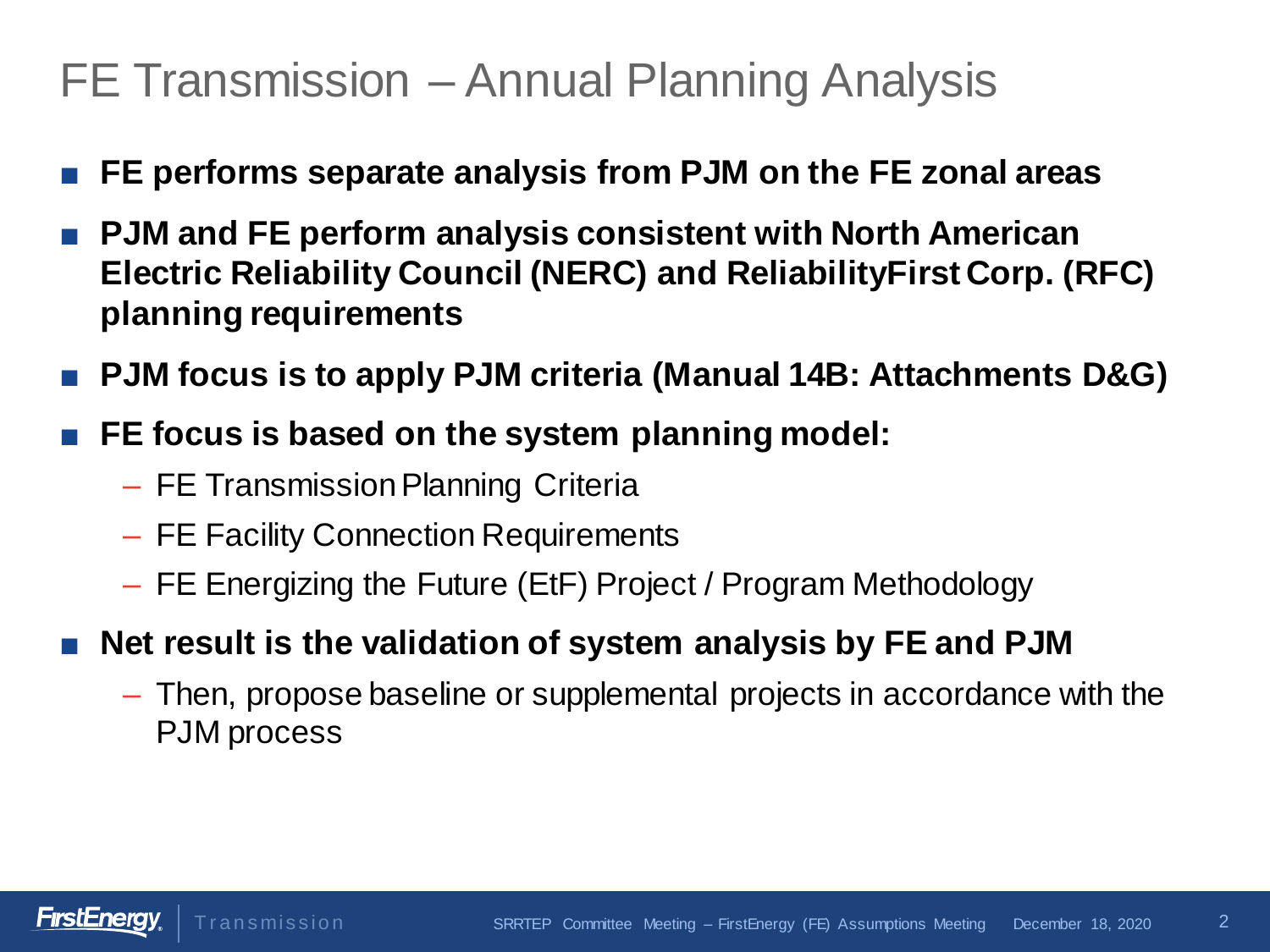# FE Transmission – Building the System Model

- **The base FE model is updated annually using a 50/50 load forecast**
- **The updated FE system model is inserted into the latest available model from the NERC/RFC Multiregional Modeling Working Group (MMWG)**
- A 90/10 load forecast sensitivity case and other sensitivity cases **(e.g., light load and maintenance condition analysis) are used to assess constraints and robustness of solutions**
- **FE provides the base model used in developing its local plan to PJM – consistent with any applicable confidentiality restrictions, PJM's CEII process and copyright limitations**

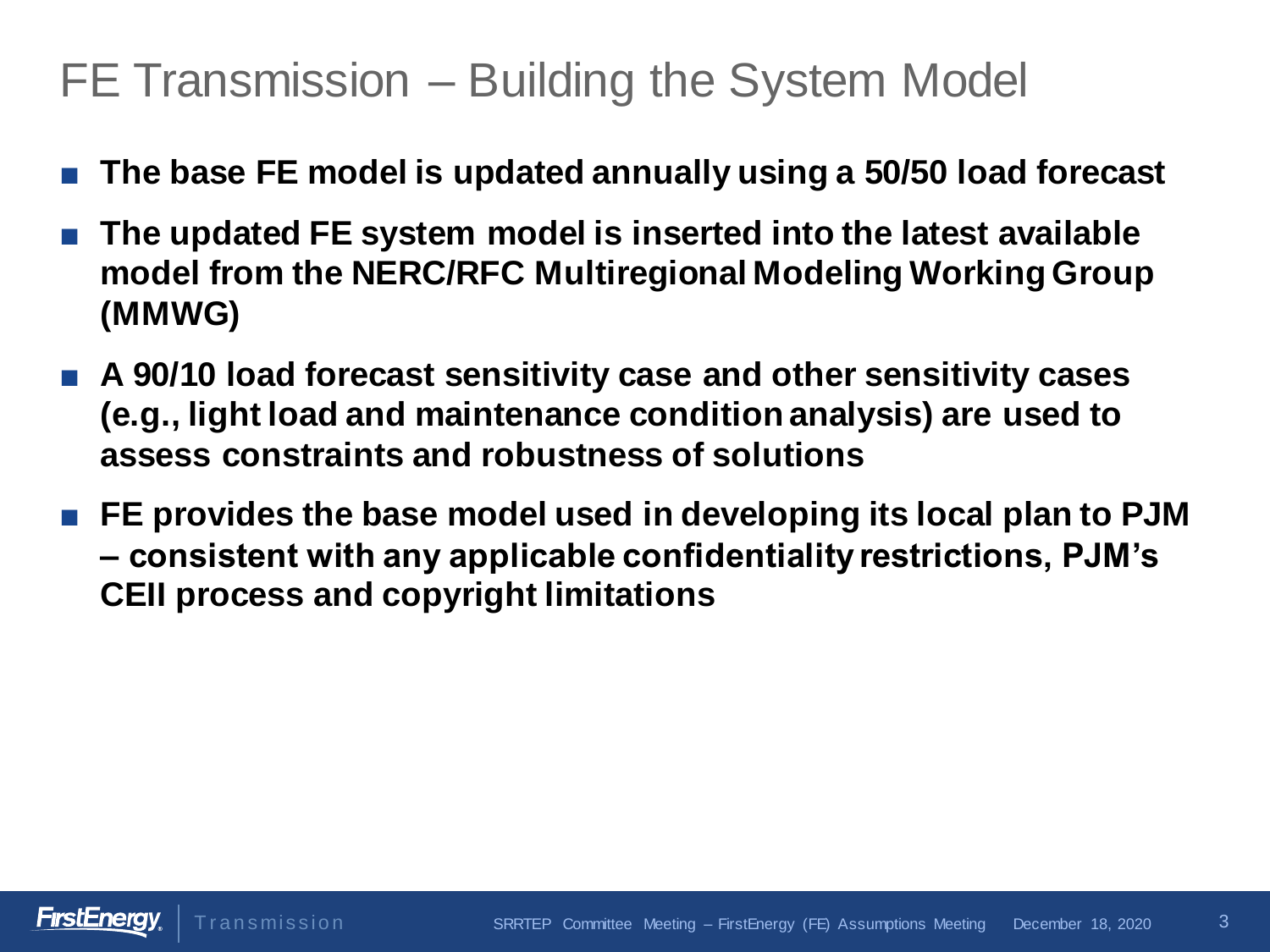# FE Transmission – Updating System Loads

**The loads in the system models are established using three (3) sources:**

- **1. FE distribution substations and retail customer transmissionconnected substations use the FE Internal Load Forecast Data Management System (LFDMS) to forecast loads**
- **2. Wholesale customer substations (e.g., rural electric cooperatives and municipals) are also forecasted in LFDMS utilizing information provided by the wholesale customers**
- **3. FE aggregated system forecasted loads are provided by the FE Retail Tariff Analysis & Forecasting group**

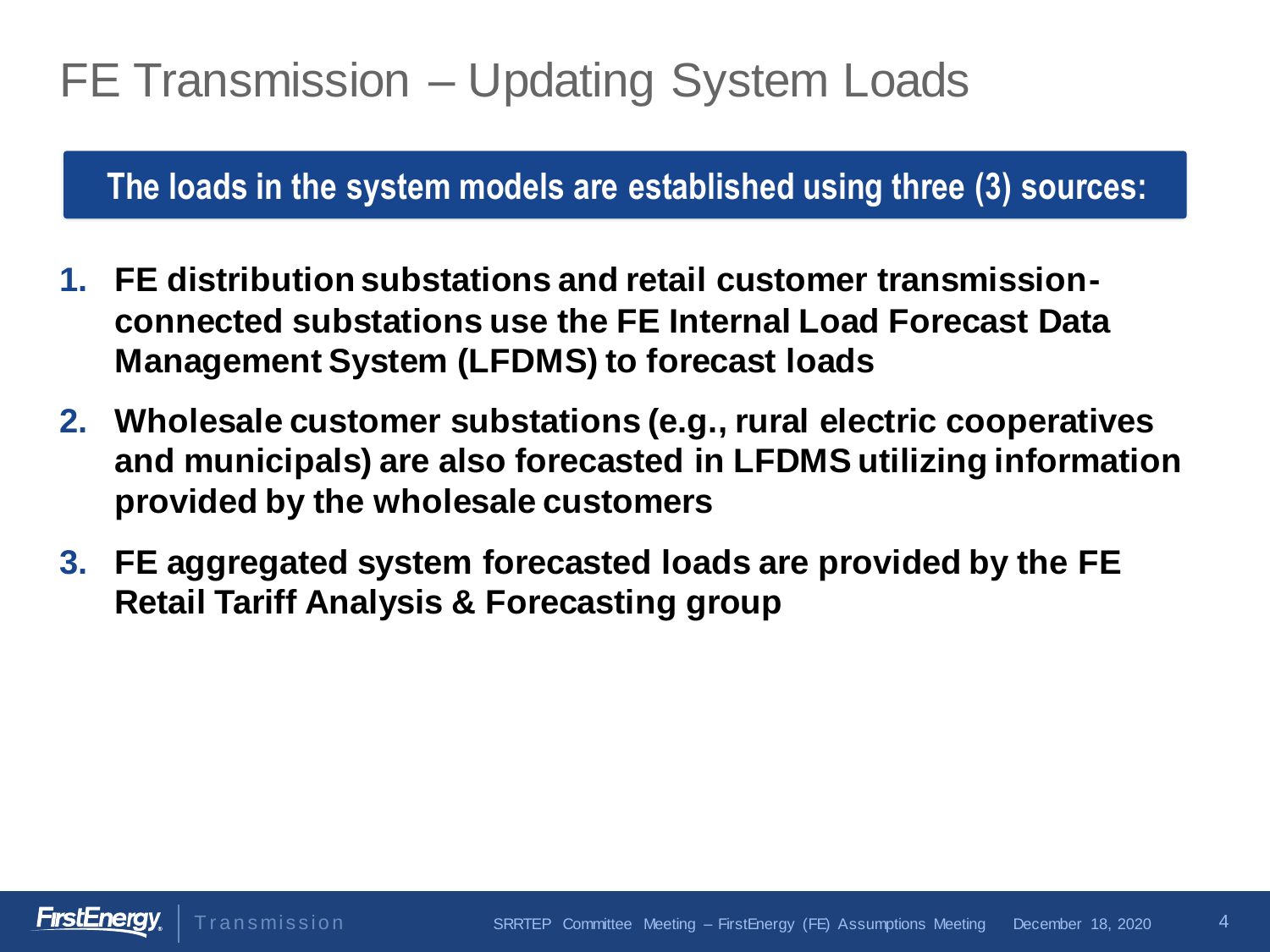# FE Transmission – Planning Criteria

- Intended to meet or exceed all applicable minimum requirements of **NERC, RFC and PJM**
- Applicable to FE-owned bulk transmission and non-bulk **transmission facilities**
	- Bulk transmission facilities are 100 kV and above
	- Non-bulk transmission facilities are networked systems less than 100 kV
- **Address load-ability criteria, voltage level criteria, voltage and transient stability requirements, load curtailment criteria, voltage regulation requirements, reactive power requirements and short circuit requirements**

**Supporting Document Location**: www.pjm.com/planning/planning-criteria



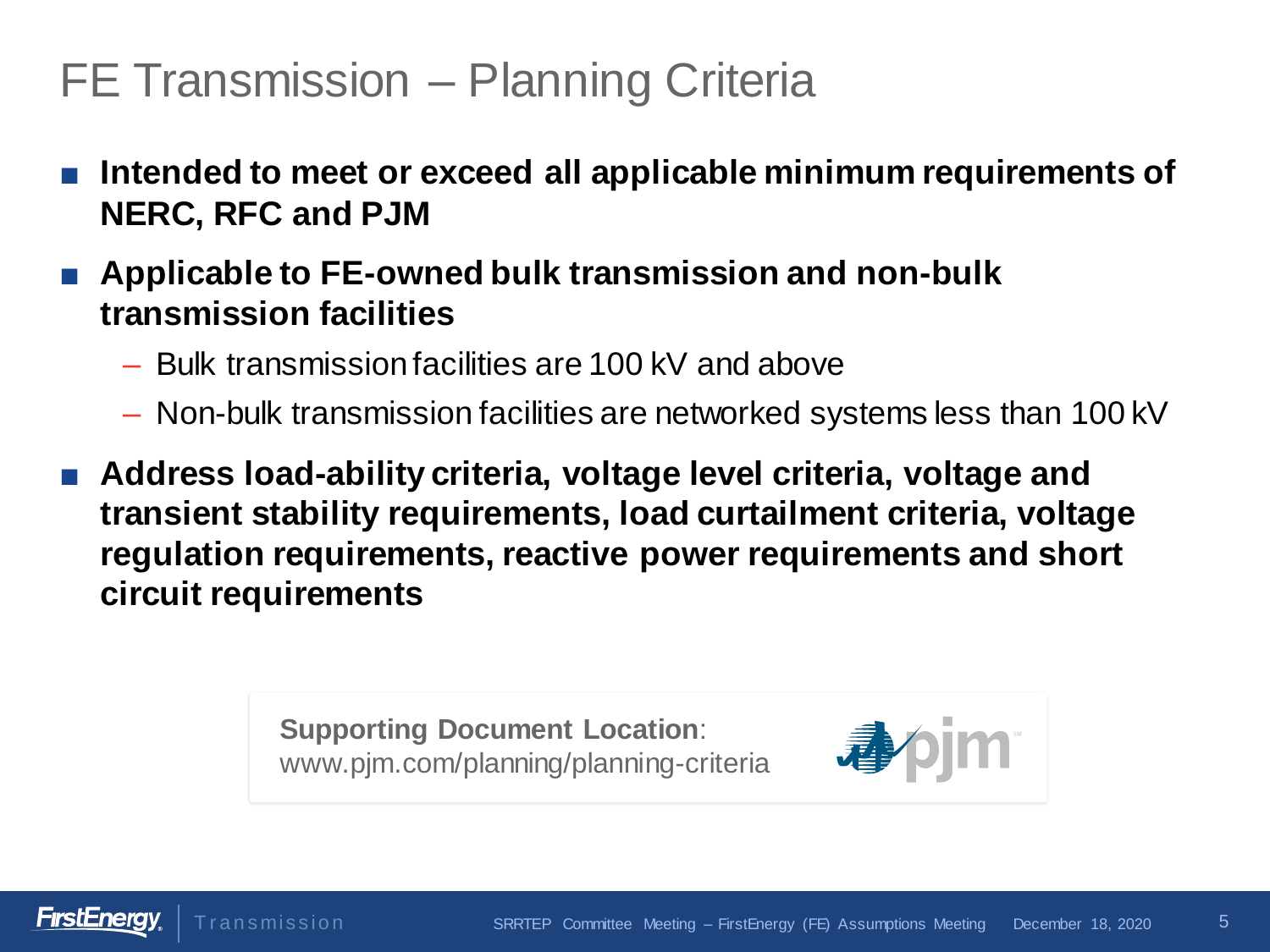## **FirstEnergy Transmission** Supplemental Project Planning Assumptions

- **The Supplemental Project process categorizes system needs into five categories:**
	- Equipment material condition, performance and risk
	- Operational flexibility and efficiency
	- Infrastructure resilience
	- Customer service

**Transmission** 

– Other

**FirstEnergy** 

- **For FE, transmission system needs that follow the Supplemental Project process are based on:** 
	- FE's "Energizing the Future Project/Program Methodology" Document
- And customer service connections that follow the Supplemental **Project process are based on:**
	- FE's "Requirements for Transmission Connected Facilities" Document
	- FE's Transmission Planning Criteria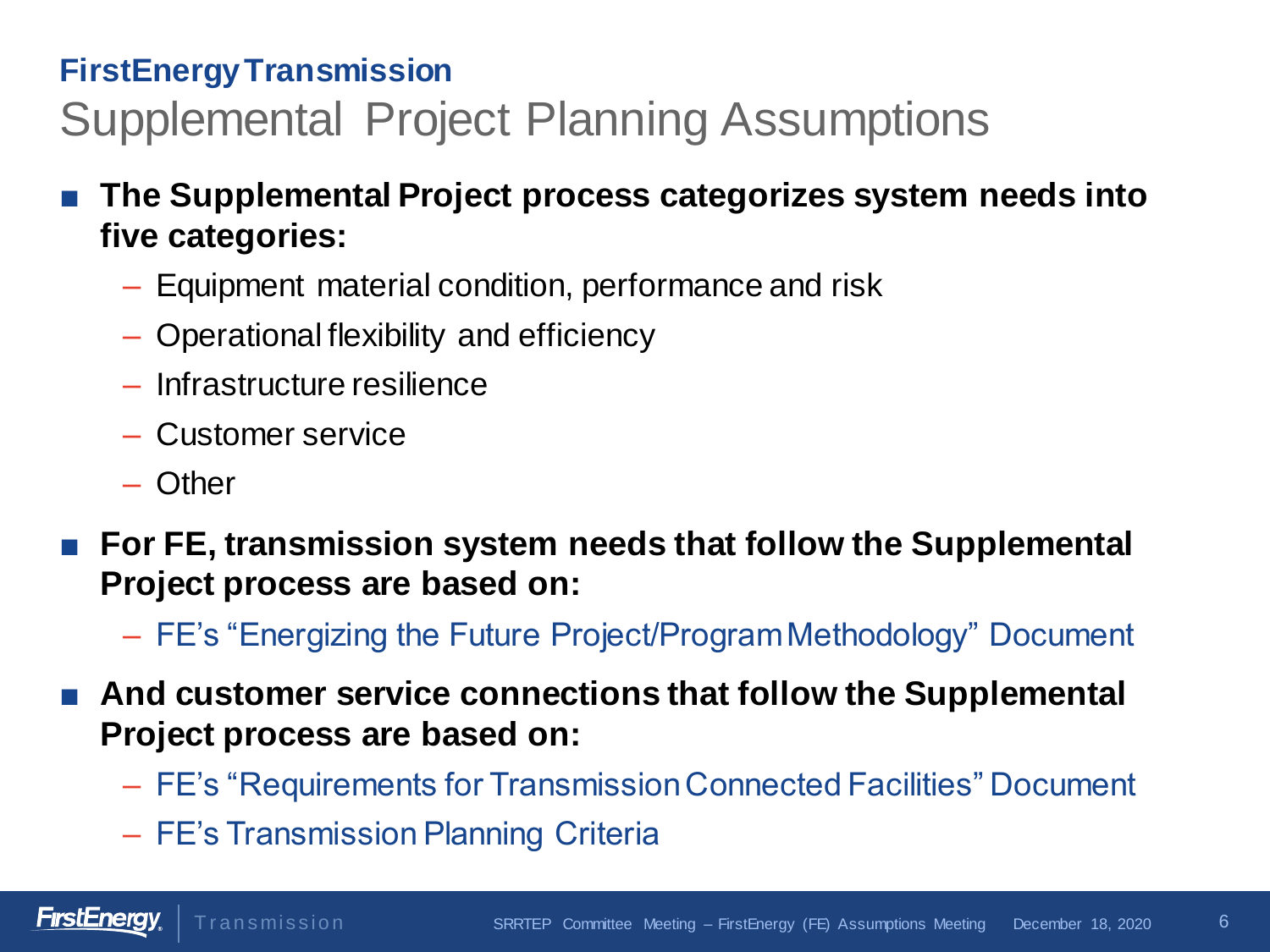## **FE Transmission** Supplemental Project Assumptions – Global Factors

**FE's "Energizing the Future (EtF) Project/Program Methodology" document**

## ■ **FE Global Factors**

- Criticality, impact on reliability, customer outages
- Failure risk, age and condition, obsolescence, operational or design limitations
- System reliability and performance
- Substation and line equipment limits
- Reliability of non-bulk electric system (Non-BES) facilities
- Load at risk and customers impacted

**Supporting Document Location**: www.pjm.com/committees-groups/committees/srrtep-ma



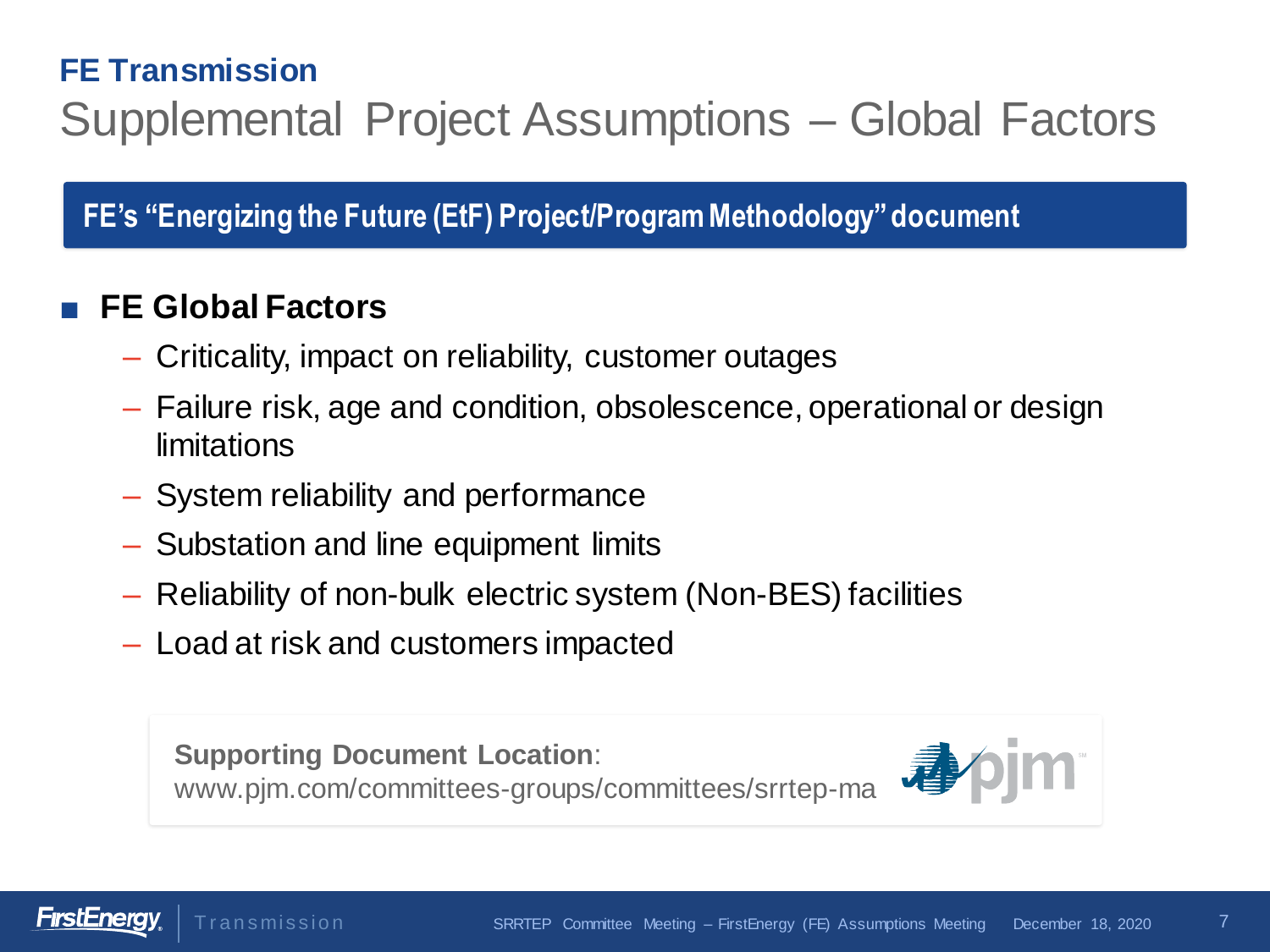## **FE Transmission** Supplemental Project Assumptions – Condition Projects

**FE's "Energizing the Future (EtF) Project/Program Methodology" document**

## **1.1 Substation Condition Rebuild/Replacement**

- Evaluation of component and operational/maintenance history
- Circuit breakers, power transformers, protection systems, capacitor banks…
- Line arresters, switches, risers and connections, metering, facilities…

## ■ **1.2** Line Condition Rebuild/Replacement

- Evaluation of component and operational/maintenance history
- Steel and wood pole, line hardware, switches conductor…
- Evaluated with historical or recently completed field condition assessments…
	- Results in projects to rebuild the transmission line or the replacement of components

*FIIS[Energy*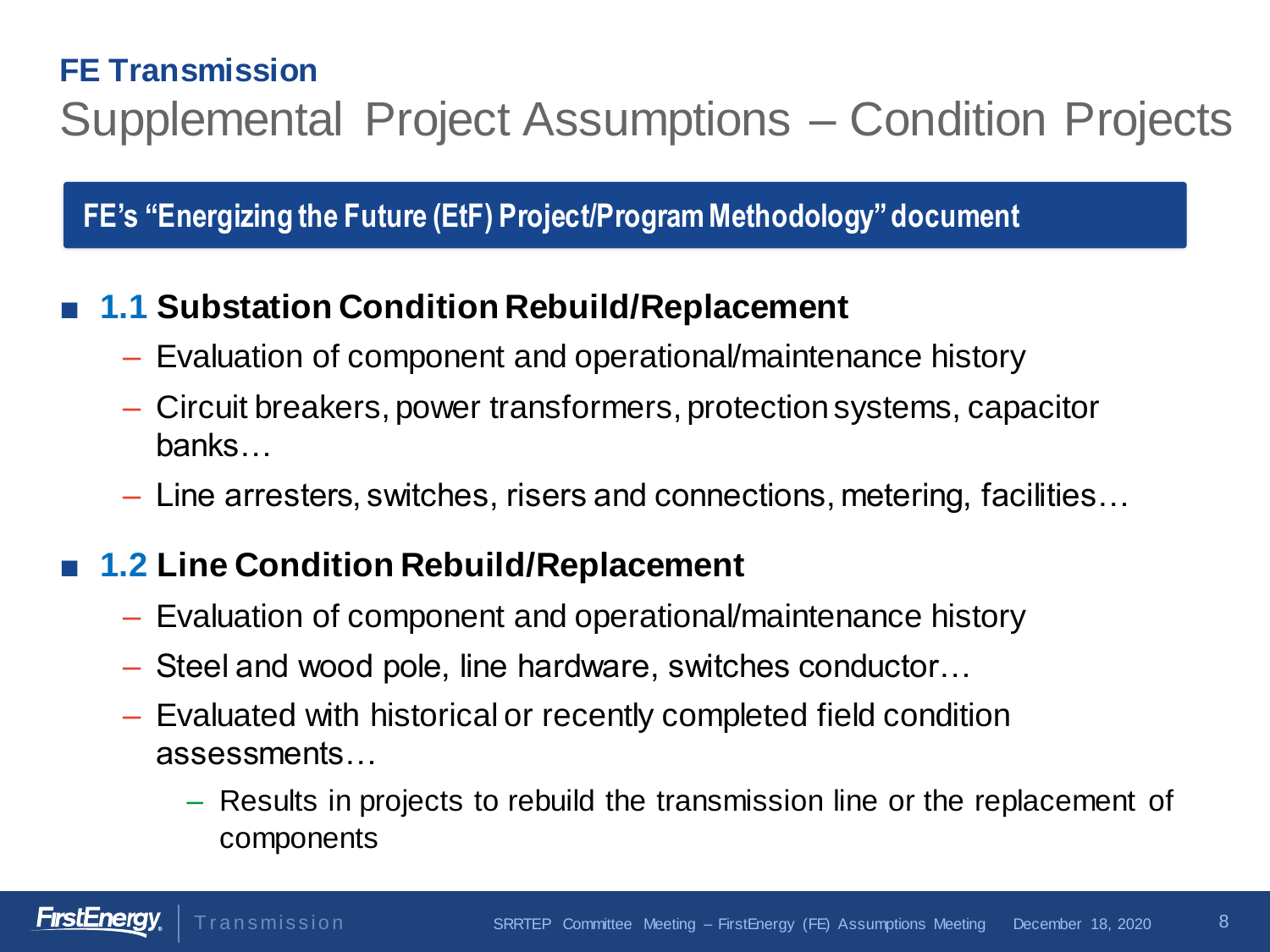## **FE Transmission** Supplemental Project Assumptions – System Performance

**FE's "Energizing the Future (EtF) Project/Program Methodology" document**

#### ■ **2.0 System Performance**

- Evaluation of the transmission system to improve the overall reliability and system performance for customers
- **2.1 Equipment / Technology / Design Upgrades**
- **2.2 System Conversion Methodology**
- **2.3 Network Radial Lines**
- **2.4 Reconductor / Rebuild Transmission Line**
- **2.5 Add / Replace Transformers**
- **2.6 Add / Expand Bus Configuration**
- **2.7 Build New Transmission Line**
- **2.8 Generation Switching Stations**
- **2.9 Upgrade Relay Schemes**
- **2.10 Automatic Sectionalizing Schemes**
- **2.11 Add SCADA Control**
- **2.12 Improve Fault Recorder Communications**

**NOTE:** Certain condition and operational flexibility needs may also be classified as contributing to a system performance need.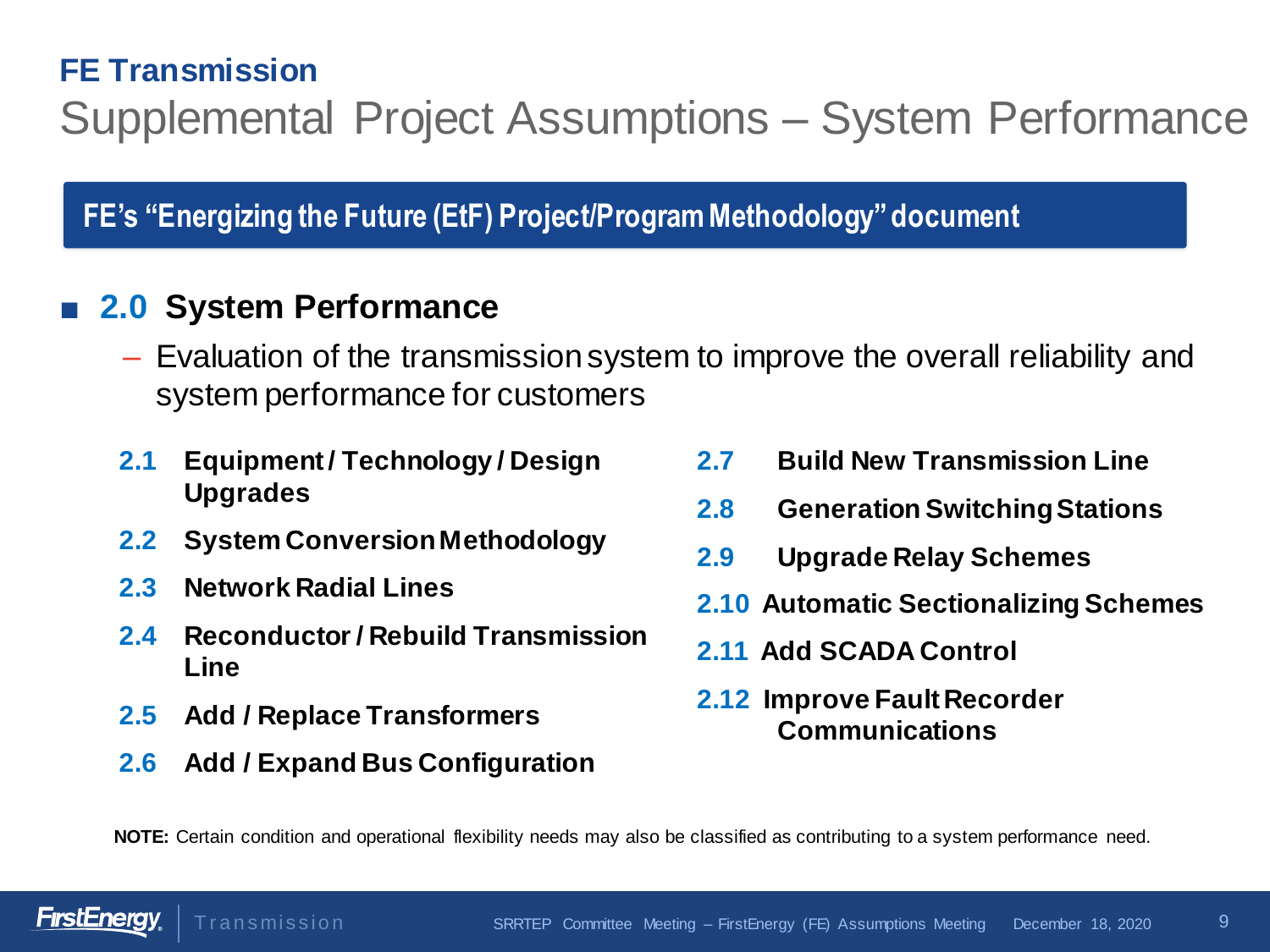## **FE Transmission** Supplemental Project Assumptions – Operational Flexibility

**FE's "Energizing the Future (EtF) Project/Program Methodology" document**

## **3.0 Operational Flexibility**

- Strengthen and improve the reliability and performance of the transmission system for future capacity and operational flexibility
- **3.1 Permanent Reactive Device**
- **3.2 Replace Breakers**
- **3.3 Operational Metering**

**NOTE:** Certain condition and performance needs may also be classified as contributing to an operational flexibility need.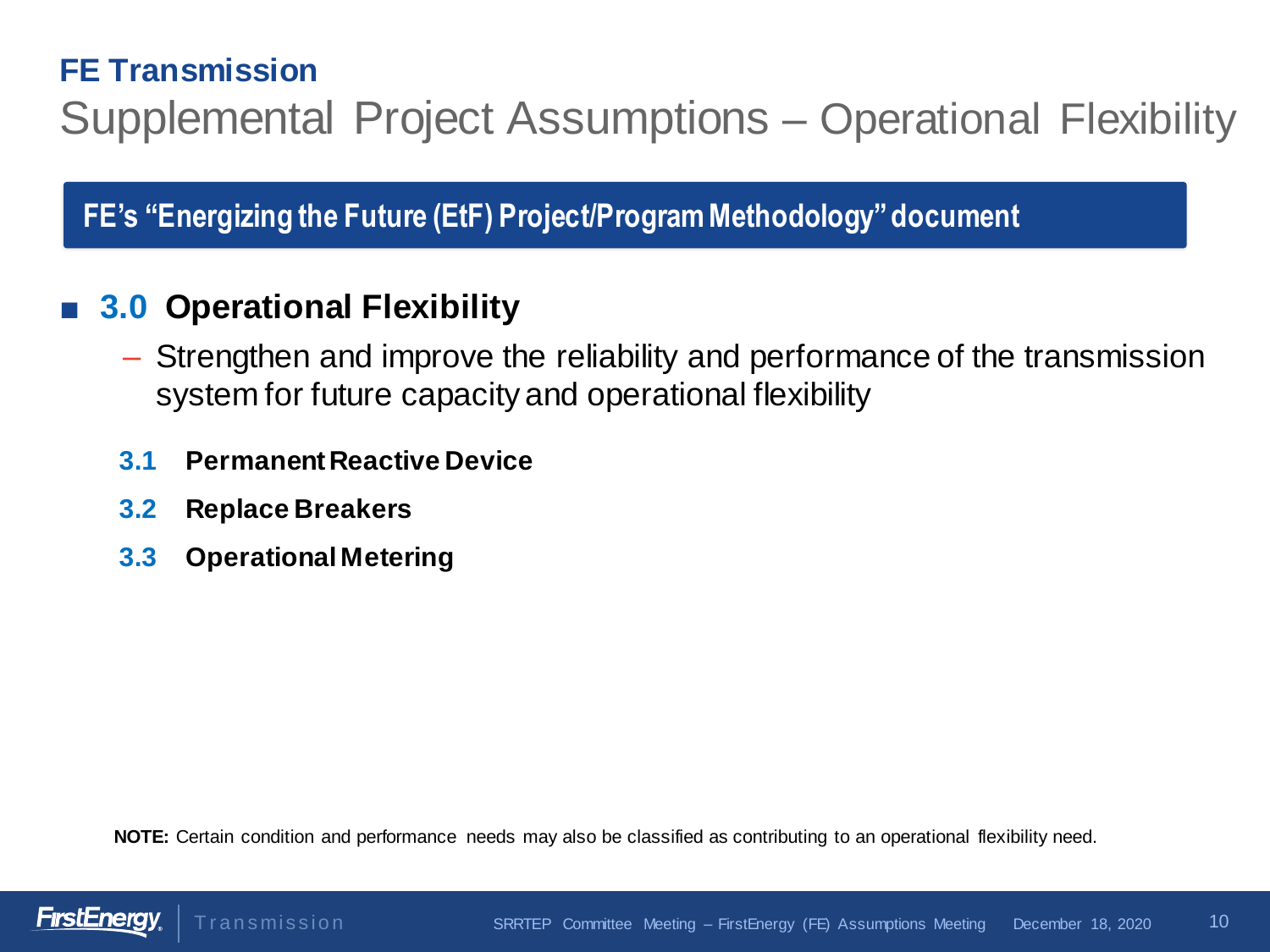

## **FE End of Life**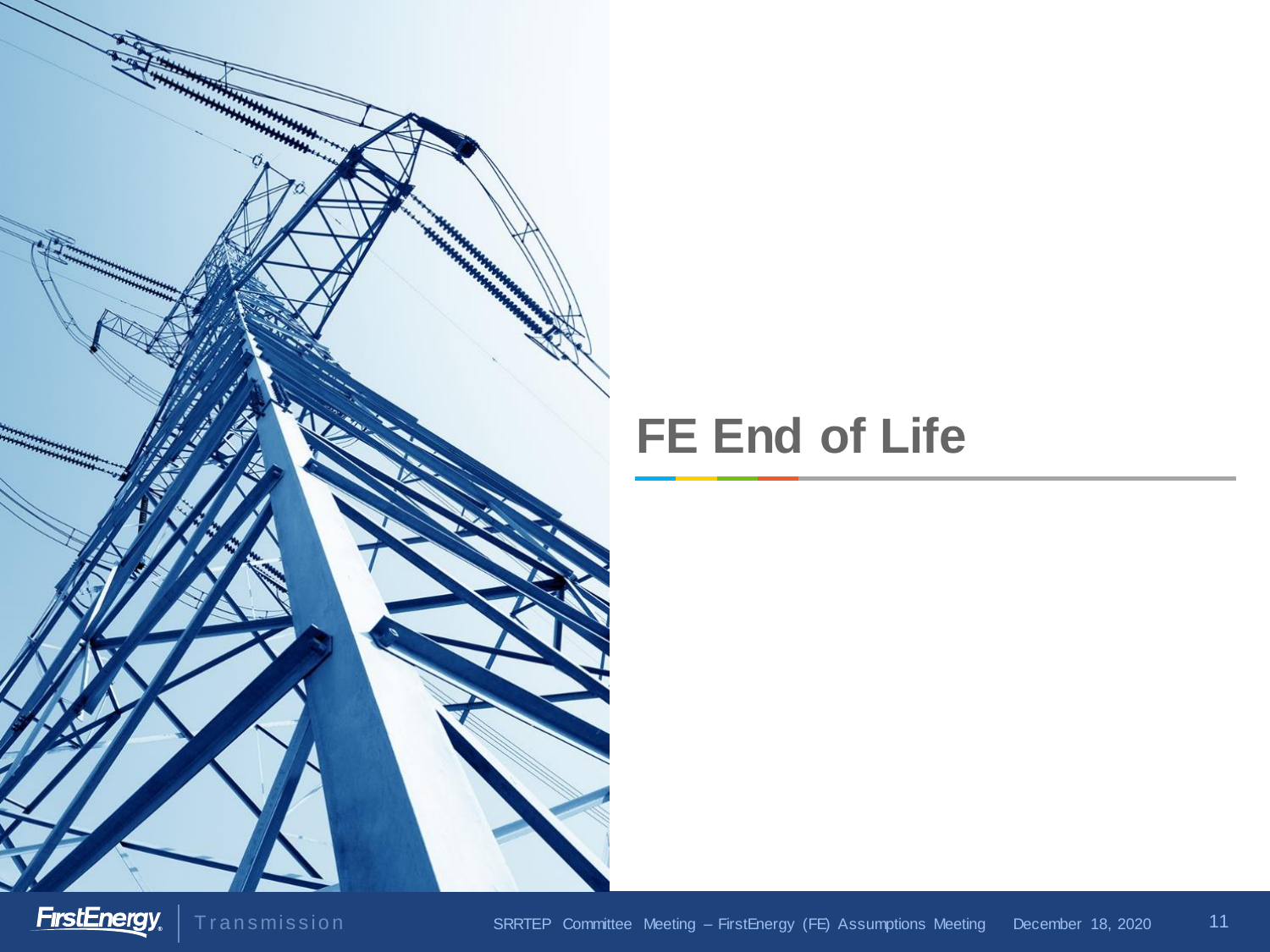## **End of Life Methodology for 100kV-and-above Transformers and Lines**

## **I. Introduction**

FirstEnergy determines an individual asset is near or at the end of its useful life based on an engineering recommendation driven by multiple factors:

- Asset failure or presenting undue risk of failure
- Uneconomical maintenance
- Outdated or obsolete technology and equipment

Factors for a particular asset that is near or at the end of its useful life are evaluated based upon the facility's:

- Health and condition
- Performance and maintenance history
- Equipment criticality, risk, age, and other considerations

## **1. End of Life Projects**

Identifying FirstEnergy transmission facilities approaching their end of life is one of the core objectives of the EtF program. Strategically reviewing the present system is important to achieving this objective.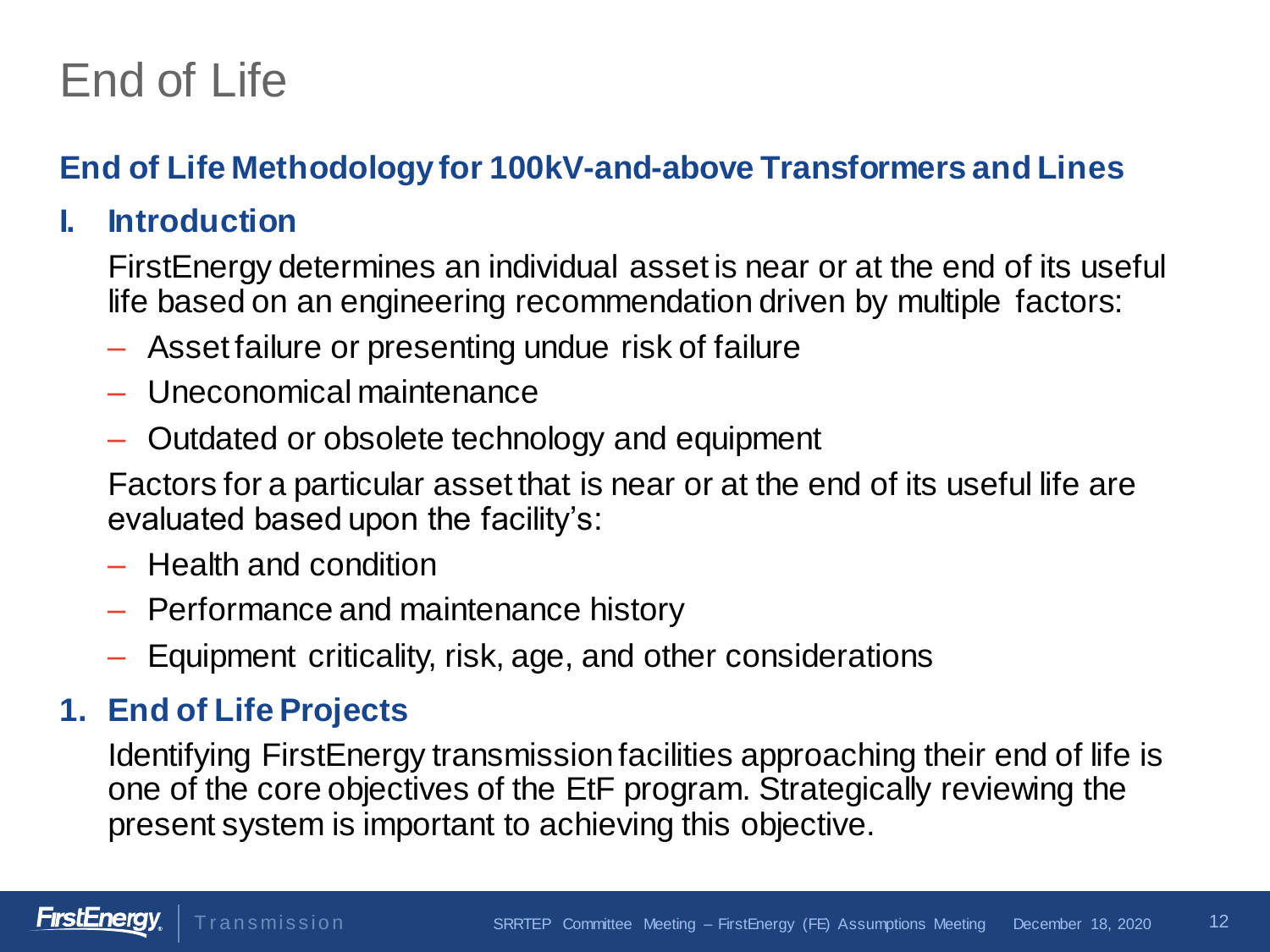#### **1.1 Transformers**

It is imperative to gauge the health of transmission power transformers on the FE system and to determine when those transformers are approaching their end of life and should be replaced.

The following global characteristics may be considered:

- At or beyond expected service life, typically in the range of 40-50 years
- Level of criticality to system performance and operations
- Outage frequency and/or durations
- Increasing negative trend in maintenance findings and/or costs
- Failure risk
- Limited availability of spare parts or vendor technical support
- Operational, Design, or other considerations
- **Feasibility of repairs**
- Environmental considerations

The review may also consider operational information, maintenance history, and ancillary equipment performance associated with the transformer.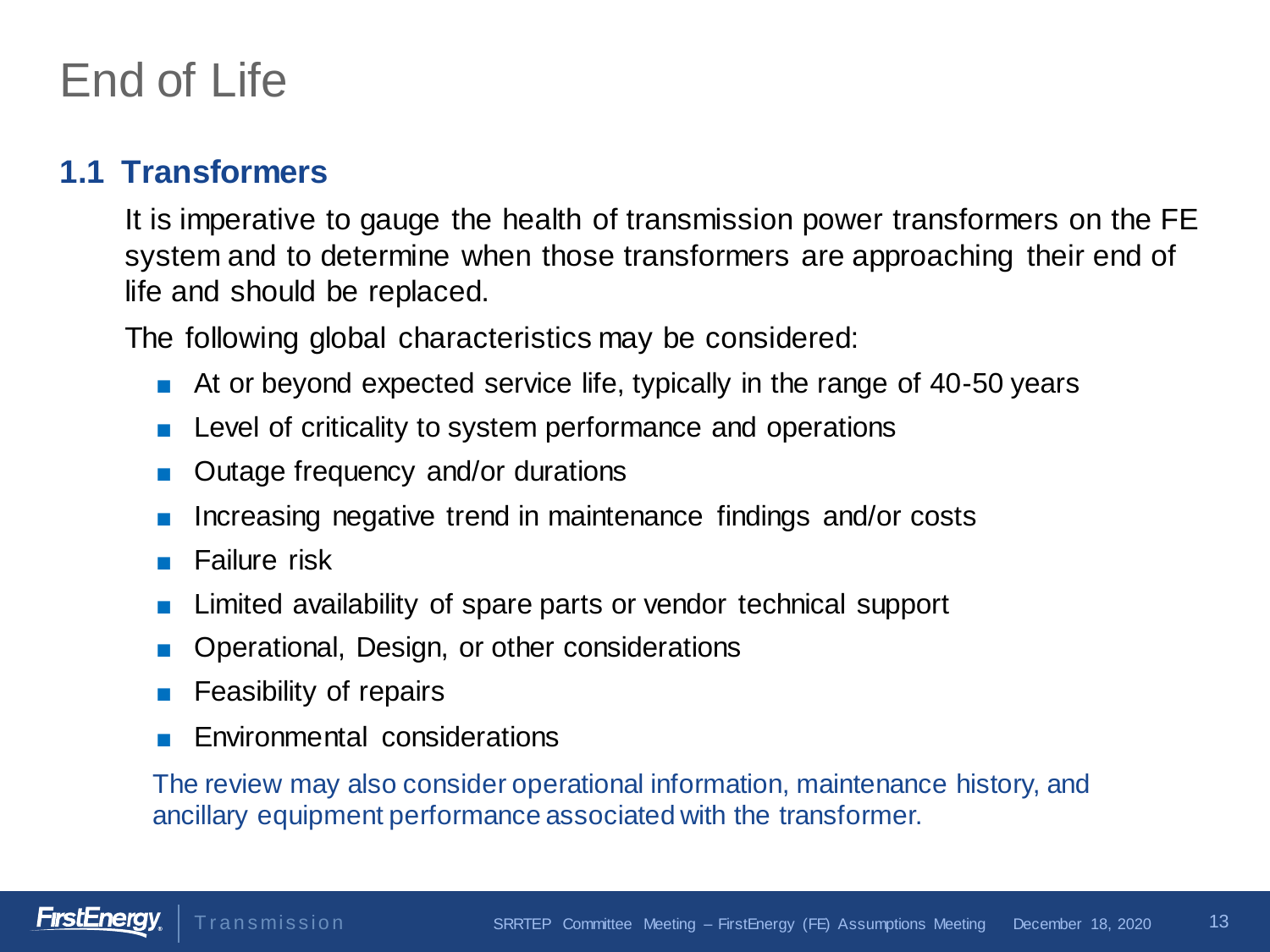#### **1.1.1 Power transformers**

The following components and operational/maintenance history with degraded and/or unacceptable results may be considered to determine if power transformers have reached their end of life and should be replaced:

- **A. Alarm and device testing (including thermometers, pressure devices and nitrogen system)**
- **B. Bushings**
	- Between 40 50 years of service life
	- **Known failure history**
	- No monitoring capability
- **C. Core ground issues (heating, unintentional)**
- **D. Dissolved gas in oil**
- **E. Insulation power factor (Doble)**
- **F. Internal inspection of the clamping, blocking, steel core, and core and coil support structure**
- **G. Loading and fault history**
- **H. Moisture content**
- **I. Oil dielectric**
- **J. Oil screen**
- **K. Oxygen content**
- **L. Radiators or other cooling issues**
- **M. Total combustible gas**
- **N. Turns ratio**
- **O. Oil Containment / Environmental considerations**
- **P. Tap Changer**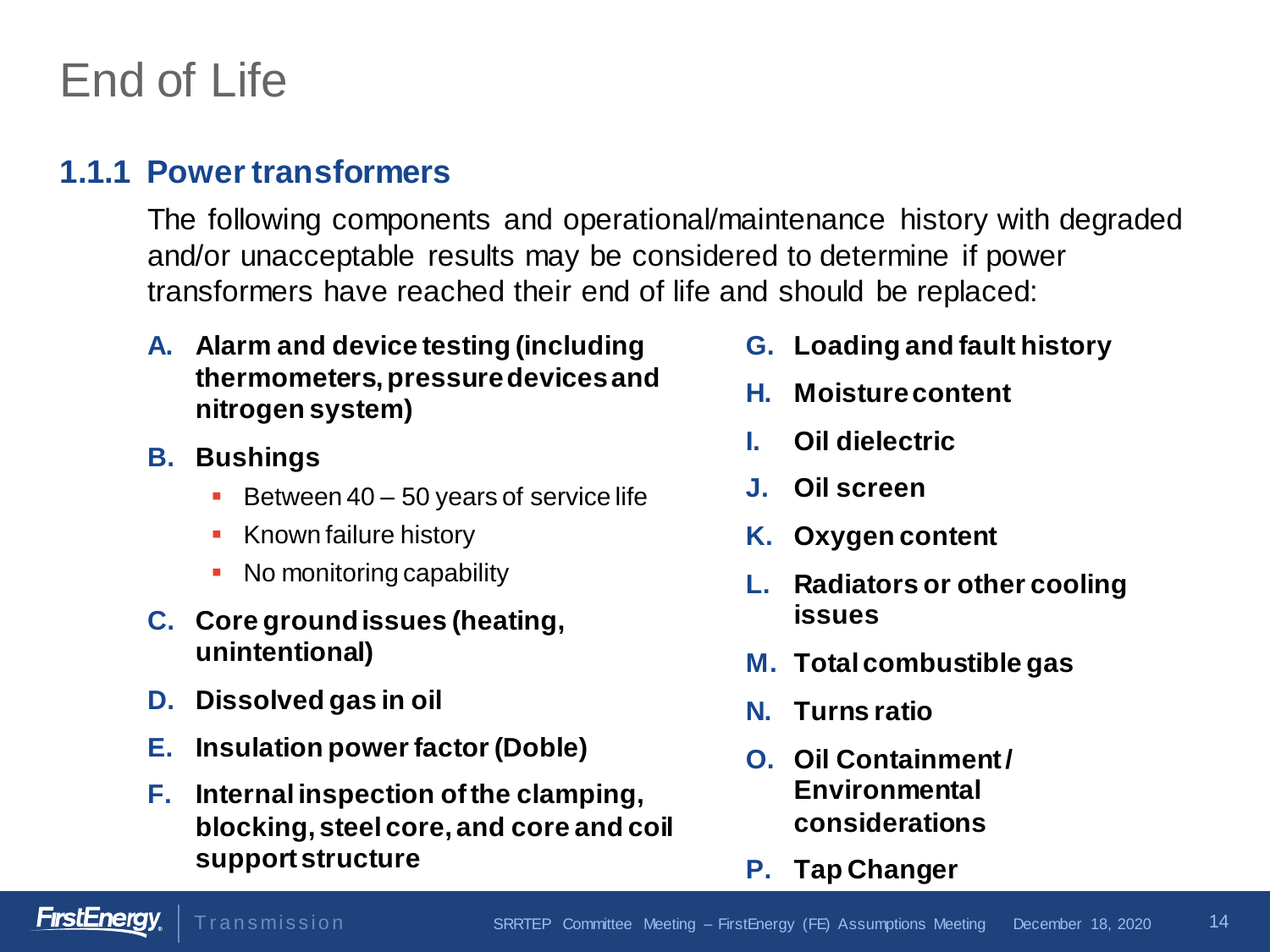#### **1.2 Line Condition Rebuild / Replacement**

The health of the FE transmission facilities can be improved by rebuilding and/or replacing transmission lines where appropriate. FE will review and assess existing transmission facilities for equipment characteristics that are near or beyond their existing service life or contain components or designs that are obsolete. To determine whether lines should be rehabbed, rebuilt or replaced based on their age, performance, system criticality, risk, and condition-based assessment, the following global characteristics may be considered:

- Customer/contingency risk
- Negative impact on equipment health
- Customer outage frequency and/or durations
- Increasing negative trend in maintenance findings and/or costs
- Failure risk, to the extent caused by asset design characteristics, or historical industry/company performance data
- Operation, design, or installation limitations
- Age/condition of wood pole transmission line structures typically in the range of 40-60 years
	- Must pass a hammer sound test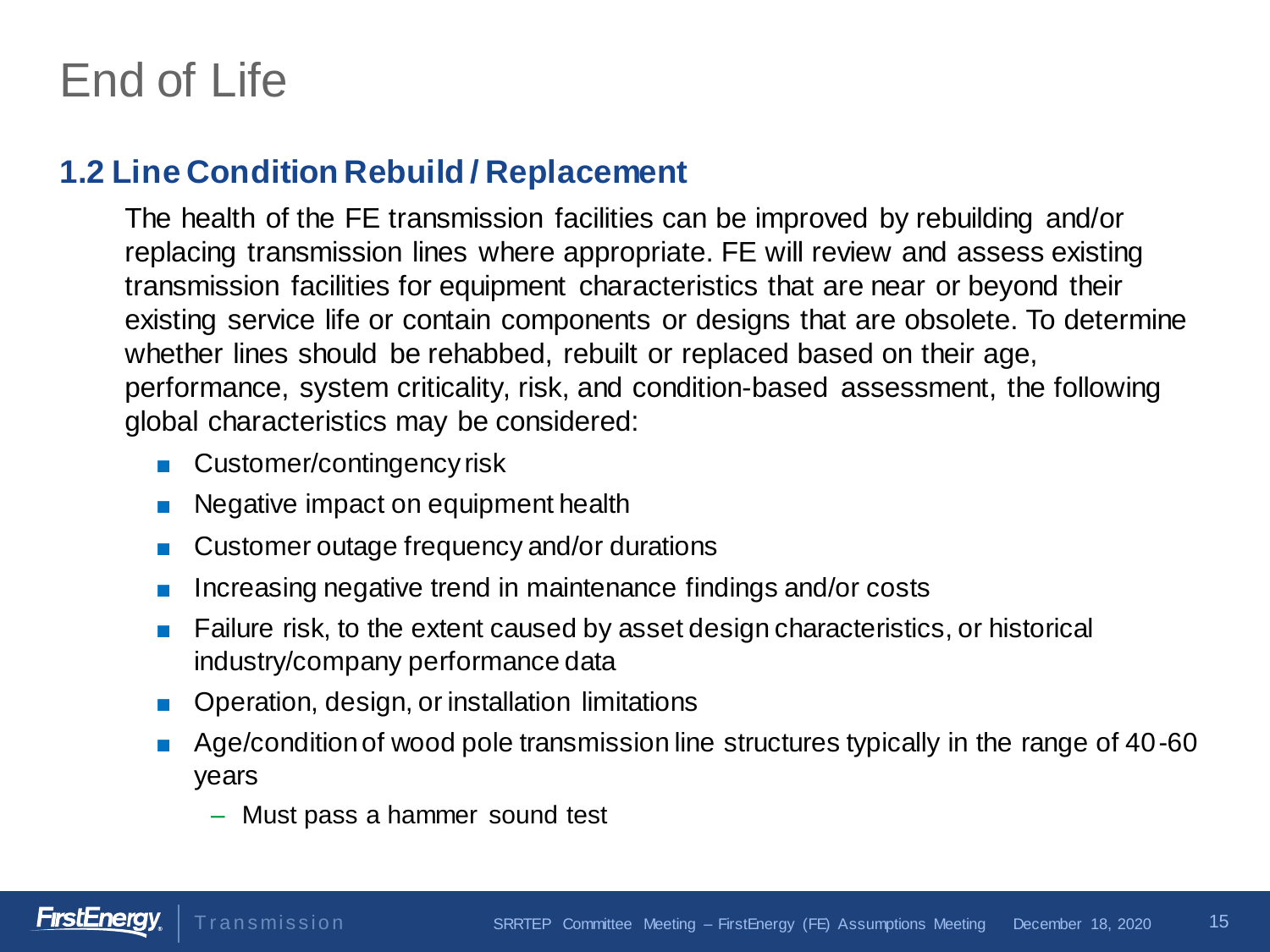#### **1.2 Line Condition Rebuild / Replacement** (Continued)

- Age/condition of steel tower or steel pole transmission line structures typically in the range of 40-60 years
- Age/condition of transmission line conductors and hardware typically in the range of 40-60 years
- System characteristics including lightning and grounding performance, galloping overlap, insulation coordination, structural capacity needs, and future needs (e.g., fiber path)
- Current design criteria, applicable codes, and industry best practices
- Environmental factors

When evaluating the replacement of in-service transmission line assets, the review may also consider maintenance operating experience, manufacturer and accepted industry practices, and current engineering design standards associated with the asset types. The lists of components and operational/maintenance history described are not a fully inclusive list of considerations.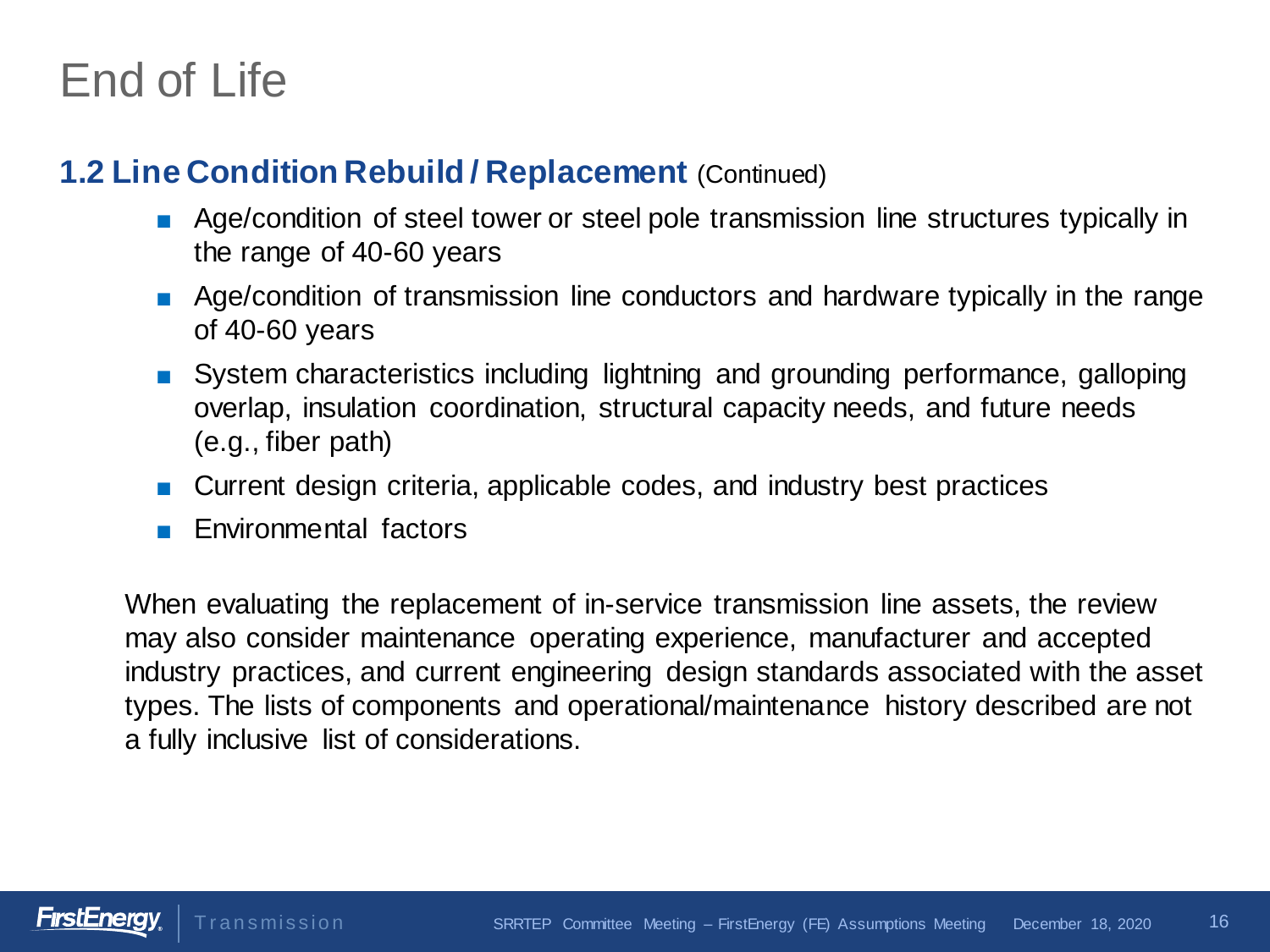#### **1.2.1 Transmission Steel Tower, Wood & Steel Poles**

The following components and operational/maintenance history with degraded and/or unacceptable results may be considered to determine if transmission steel towers and wood/steel poles should be rebuilt or replaced:

- A. Access to the structure
- B. Structural Steel
	- B.1. Anchor Bolts
	- B.2. Joints and flanges
	- B.3. Tubular steel
	- B.4. Lattice
	- B.5. Bolts / fasteners
	- B.6. Insulator attachment points
- C. Foundations
	- C.1. Direct Embedded
	- C.2. Grillage
	- C.3. Concrete
- D. Weathering Steel Structures
	- D.1. Members
	- D.2. Marginal loss
	- D.3. Hardware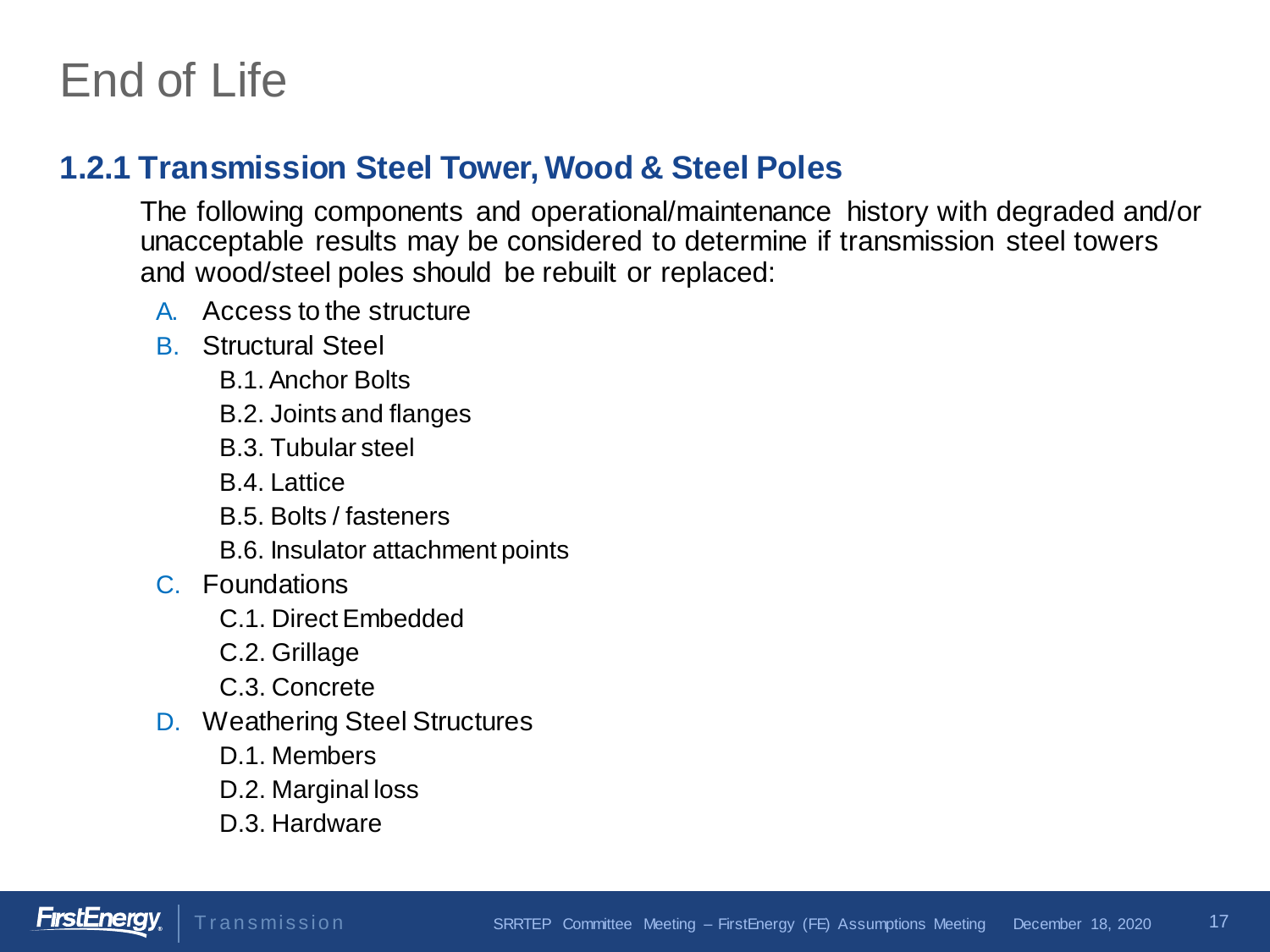#### **1.2.1 Transmission Steel Tower, Wood & Steel Poles** (Continued)

The following components and operational/maintenance history with degraded and/or unacceptable results may be considered to determine if transmission steel towers and wood/steel poles should be rebuilt or replaced:

E. Wood Components

E.1. Poles

- E.1.1. Phase Raisers
- E.1.2. C-truss reinforced
- E.1.3 Pole top extensions
- E.1.4. General Condition and remaining strength
- E.2. Crossarms
- E.3. Braces
- F. Hardware
	- F.1. Insulators
		- F.1.1. Polymer
		- F.1.2. Porcelain
		- F.1.3. Glass
	- F.2. Clamps
	- F.3. Armor Rod
	- F.4. Dampeners
	- F.5. Corona Rings
- G. Grounding System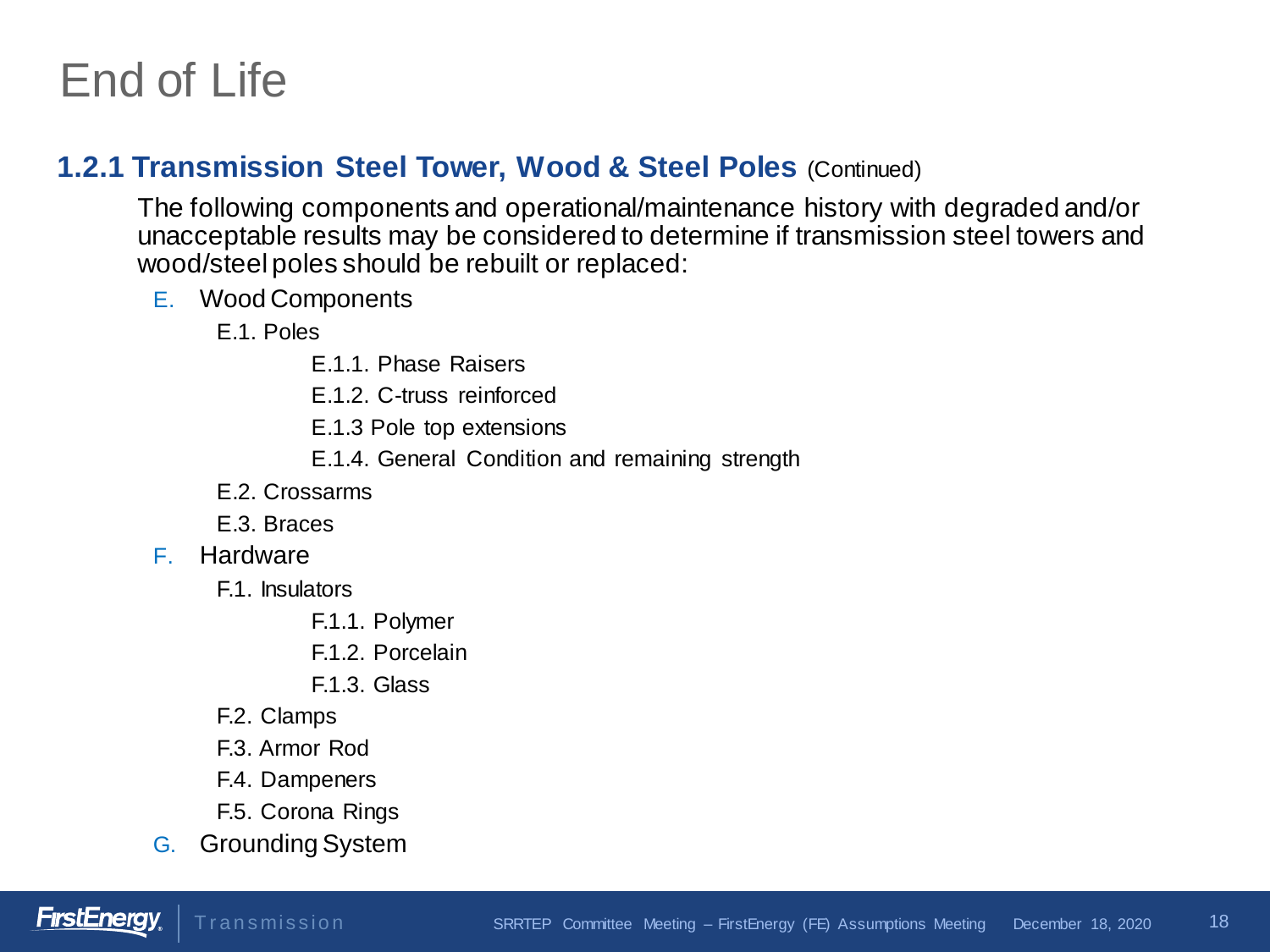#### **1.2.2 Transmission Line Conductor**

The following components and operational/maintenance history with degraded and/or unacceptable results may be considered to determine if transmission line conductors should be rebuilt or replaced:

- A. Conductor between 50 60 years of service life
- B. Multiple splices per phase per mile
- C. Conductor core/strands
- D. Connector
- E. Corrosion
- F. Heat damage
- G. Span Length
- H. Metal type
- I. Shield wire

**Transmission** 

FirstEnera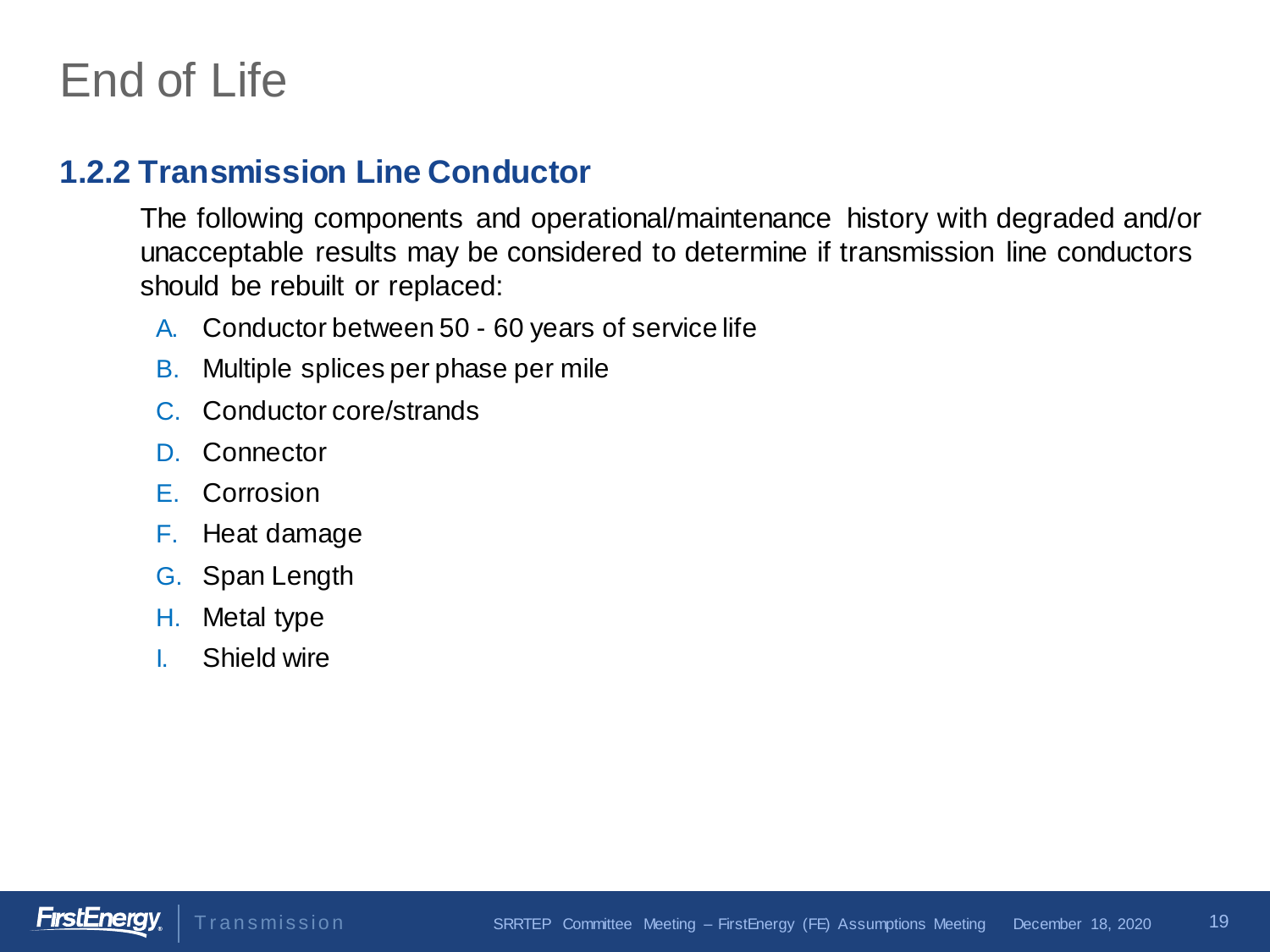#### **1.2.3 Transmission Power Cable and Support Equipment**

The following components and operational/maintenance history with degraded and/or unacceptable results may be considered to determine if transmission power cable and support equipment should be rebuilt or replaced:

#### **A. Flexible power cable**

- A.1. Between 25 40 years of service life
- A.2. Conduit
- A.3. Impulse test
- A.4. Insulation
- A.5. Shielding
- A.6. Terminators between 25 40 years of service life

#### **B. High-pressure oil insulated pipe type cable**

- B.1. Between 60 75 years of service life
- B.2. Conduit
- B.3. Impulse test
- B.4. Insulation
- B.5. Monitoring and protection system
- B.6. Nitrogen gas system
- B.7. Oil preservation system
- B.8. Pressure system
- B.9. Shielding
- B.10. Terminators between 25 40 years of service life